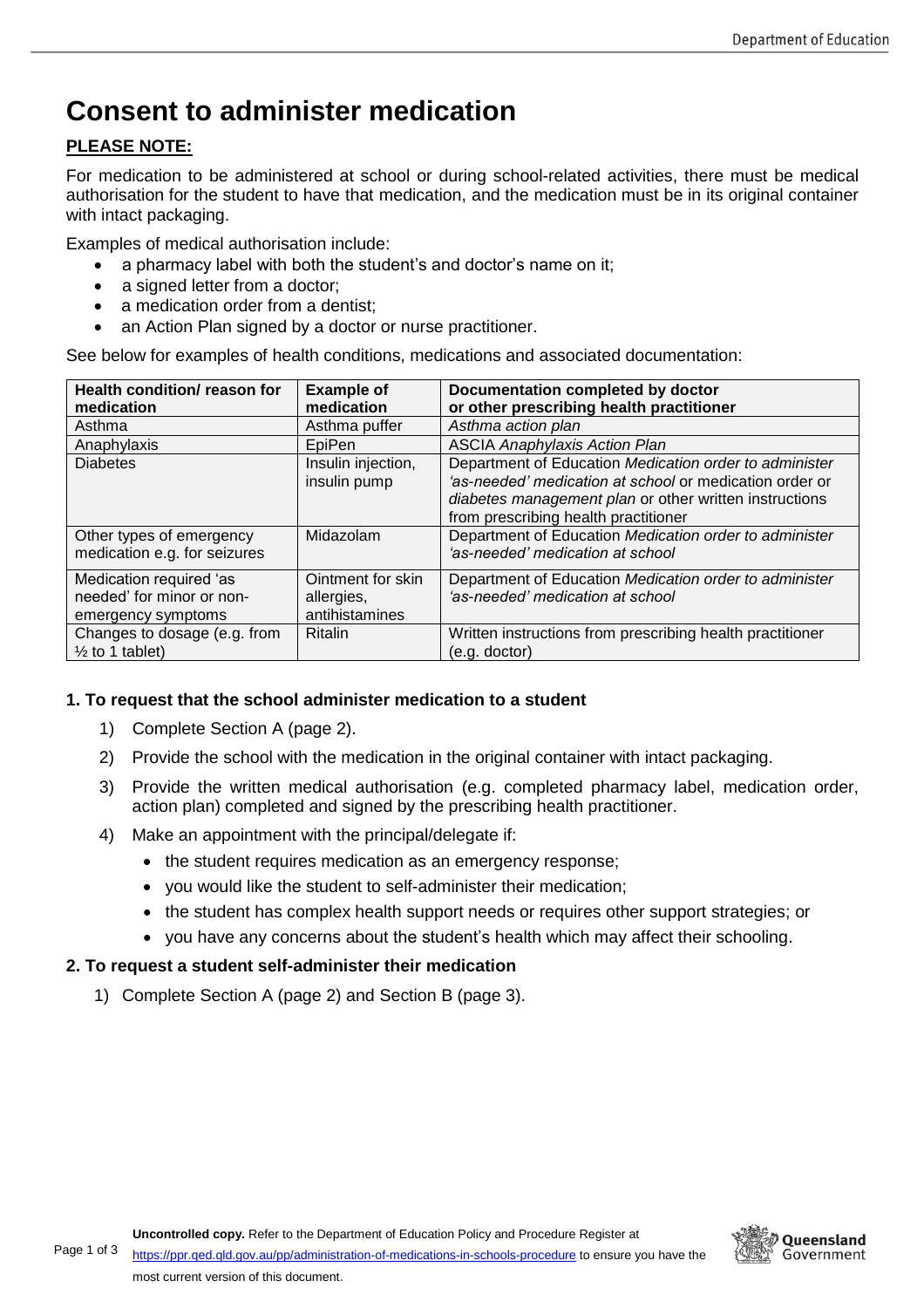# **Consent to administer medication**

#### **Privacy Statement**

The Department of Education (DoE) is collecting this personal information for the purpose of enabling school staff to administer medication to the nominated student, or to support a student to self-administer their medication while at school or during schoolrelated activities. This information will only be accessed by authorised departmental employees. In accordance with section 426 of the *Education (General Provisions) Act 2006* (regarding student's personal information) and the *Information Privacy Act 2009*  (parent/carer's personal information) this information will not be disclosed to any other person or body unless DoE has been given permission or is required or authorised by law to disclose the information.

### **Section A:** *Complete the details below:*

**NOTE:** This form only collects information for one (1) medication. If more than one medication is required, please complete a separate form for each medication.

| <b>Student name</b>      | Date of birth       |  |
|--------------------------|---------------------|--|
| <b>Parent/carer name</b> | <b>Phone number</b> |  |

- I consent to the following medication being administered (as per the instructions on the pharmacy label and/or any additional written instructions) to the student named above during school or school-related activities.
- I authorise school staff to contact the prescribing health practitioner or pharmacist (as listed on the medication's pharmacy label or in other relevant medical authorisation) for the purpose of seeking specific advice or clarification on the administration of this medication to this student.

### **Name of medication**

#### **I confirm that the medication provided to the school (as listed above):**

is medically authorised *(e.g. has been prescribed by a doctor, dentist, optometrist or nurse practitioner)*

 $\square$  is in the original dispensed container with intact packaging

 has the student's and doctor's names on the pharmacy label *(if there is no other written evidence of medical authorisation)*

 $\square$  is current/in-date *(The expiry date of the medication is*  $\qquad \qquad / \qquad \qquad$ *).* 

| The medication is required:                                                                                                          |                        | If Yes to any questions, complete the following:                                                                                                                                                                      |                 |  |  |  |
|--------------------------------------------------------------------------------------------------------------------------------------|------------------------|-----------------------------------------------------------------------------------------------------------------------------------------------------------------------------------------------------------------------|-----------------|--|--|--|
| (a) routinely (e.g. 11am<br>every day)                                                                                               | $\Box$ No<br>□ Yes⇒    | Administer at $\lfloor \frac{n}{2} \rfloor$ am/pm on the following days: (circle the day/s<br>required) Monday Tuesday Wednesday Thursday Friday                                                                      |                 |  |  |  |
| (b) for a short time only<br>(e.g. only for 2 weeks)                                                                                 | $\square$ No<br>□ Yes⇒ | Start date: $ /$ $ /$ $  -$<br>End date: $-/-/-$                                                                                                                                                                      |                 |  |  |  |
| (c) to manage a health<br>condition by following a<br>current action plan or<br>health plan                                          | $\Box$ No<br>□ Yes⇒    | Is the medication for:<br>$\Box$ asthma $\Box$ anaphylaxis $\Box$ diabetes $\Box$ epilepsy $\Box$ cystic fibrosis<br>$\Box$ other (describe)                                                                          |                 |  |  |  |
| (d) 'as needed' to treat<br>minor or non-emergency<br>symptoms                                                                       | $\Box$ No<br>□ Yes⇒    | $\Box$ I understand that before the school administers this medication, if<br>they are not aware of when this medication was most recently<br>given to this student, I will be contacted to provide this information. |                 |  |  |  |
| Has this student previously shown any side effects after taking this medication?<br>Yes $\Box$                                       |                        |                                                                                                                                                                                                                       | No <sub>1</sub> |  |  |  |
| If $Yes$ , describe: $\_\_$                                                                                                          |                        |                                                                                                                                                                                                                       |                 |  |  |  |
| <b>Parent/carer/student</b><br>signature                                                                                             |                        |                                                                                                                                                                                                                       | <b>Date</b>     |  |  |  |
| If the student is to self-administer this medication, also complete Section B<br>NOTE: Controlled drugs cannot be self-administered. |                        |                                                                                                                                                                                                                       |                 |  |  |  |